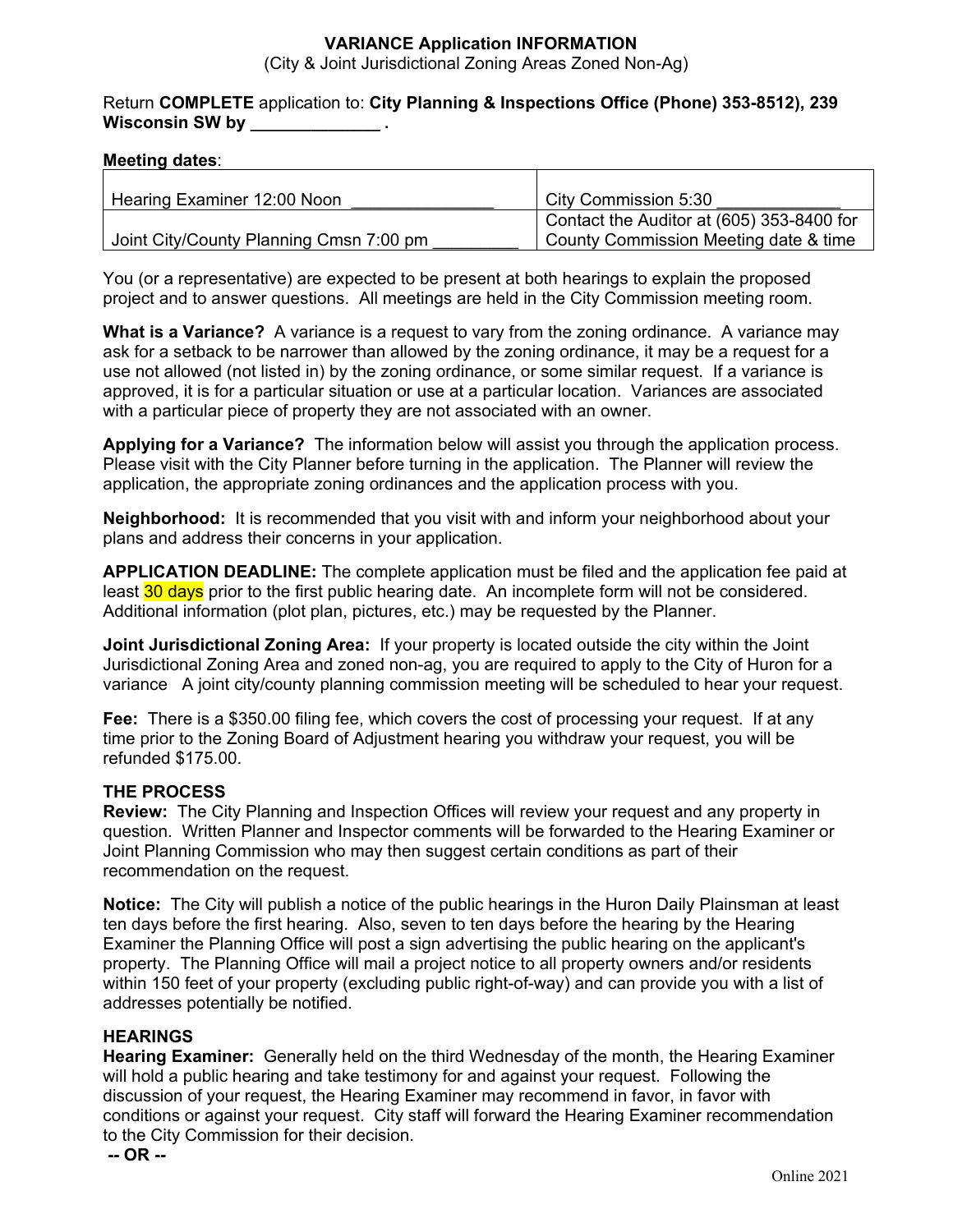**Joint City / County Planning Commission:** Generally held on the second Wednesday of the month, the Joint Planning Commission will hold a public hearing and take testimony for and against your request. Following the discussion of your request, the Joint Planning Commission may recommend in favor, in favor with conditions or against your request. City staff will forward their recommendation to the City Commission. County staff will carry the recommendation to the Beadle County Commission.

**Huron City Commissioners seated as the Zoning Board of Adjustment:** Generally, on the Monday following the Hearing Examiner or the Planning Commission meeting, the City Commission acting as the Zoning Board of Adjustment will consider your request. The City Commission meets at 5:30 p.m. in the Municipal Building at 239 Wisconsin Avenue SW. Following their discussion of your request, they may approve, approve with conditions, or deny your request.

## **The Hearing Examiner, Joint City / County Planning Commission and the Zoning Board of Adjustment will use the following "Variance—Findings of Fact" in their deliberation of your request (from 23.04.028):**

- (a) A variance may be granted to the strict application of this chapter as will not be contrary to the public interest, where, owing to special conditions, a literal enforcement of the provisions of the title will result in unnecessary hardship, which constitutes an unreasonable deprivation of use as distinguished from the mere grant of a privilege, and so that the spirit of the title shall be observed and substantial justice done.
- **(b) In any hearing concerning the requested variance, the applicant carries the burden of proving that the request complies with the necessary findings and that the granting of a variance is in keeping with the spirit and intent of this chapter.**
- (c) In granting a variance, the board of adjustment shall prescribe any conditions and safeguards that it deems to be necessary or desirable. Such variance may be granted upon finding that there exists an unnecessary hardship, which constitutes an unreasonable deprivation of use as distinguished from the mere grant of a privilege. The board of adjustment may find that some or all of the following conditions exist:
	- (1) The plight of the applicant is due to unique circumstances of their property;
	- (2) The plight of the applicant is not due to the circumstances or conditions of the neighborhood or zone;
	- (3) The unique circumstances which render the property incapable of being used in compliance with this chapter have not been caused or created by any actions of the applicant;
	- (4) The variance requested is the minimum variance which is necessary for the reasonable use of the property;
	- (5) The variance requested can be granted with substantial justice to the applicant as well as other property owners in the area;
	- (6) That the granting of this variance will be in harmony with the general purpose and intent of this chapter while maintaining the integrity of the comprehensive plan;
	- (7) The granting of this variance will not be injurious to the neighborhood or otherwise detrimental to the public health, safety or welfare;
	- (8) That for an area variance, compliance with the strict application of this chapter governing area, setbacks, frontage, sideyards, height, bulk or density will unreasonably prevent the owner from using the property for a permitted purpose;
	- (9) That for a use variance, the land in question cannot yield a reasonable return if only used for a purpose allowed in the zone.

**APPLICANT:** If you cannot comply with one or more of the **"Variance - Findings of Fact"** you should attach information to the Variance Application explaining the situation, why you cannot meet the requirement(s) and what you offer as explanation of why your proposed variance should be approved.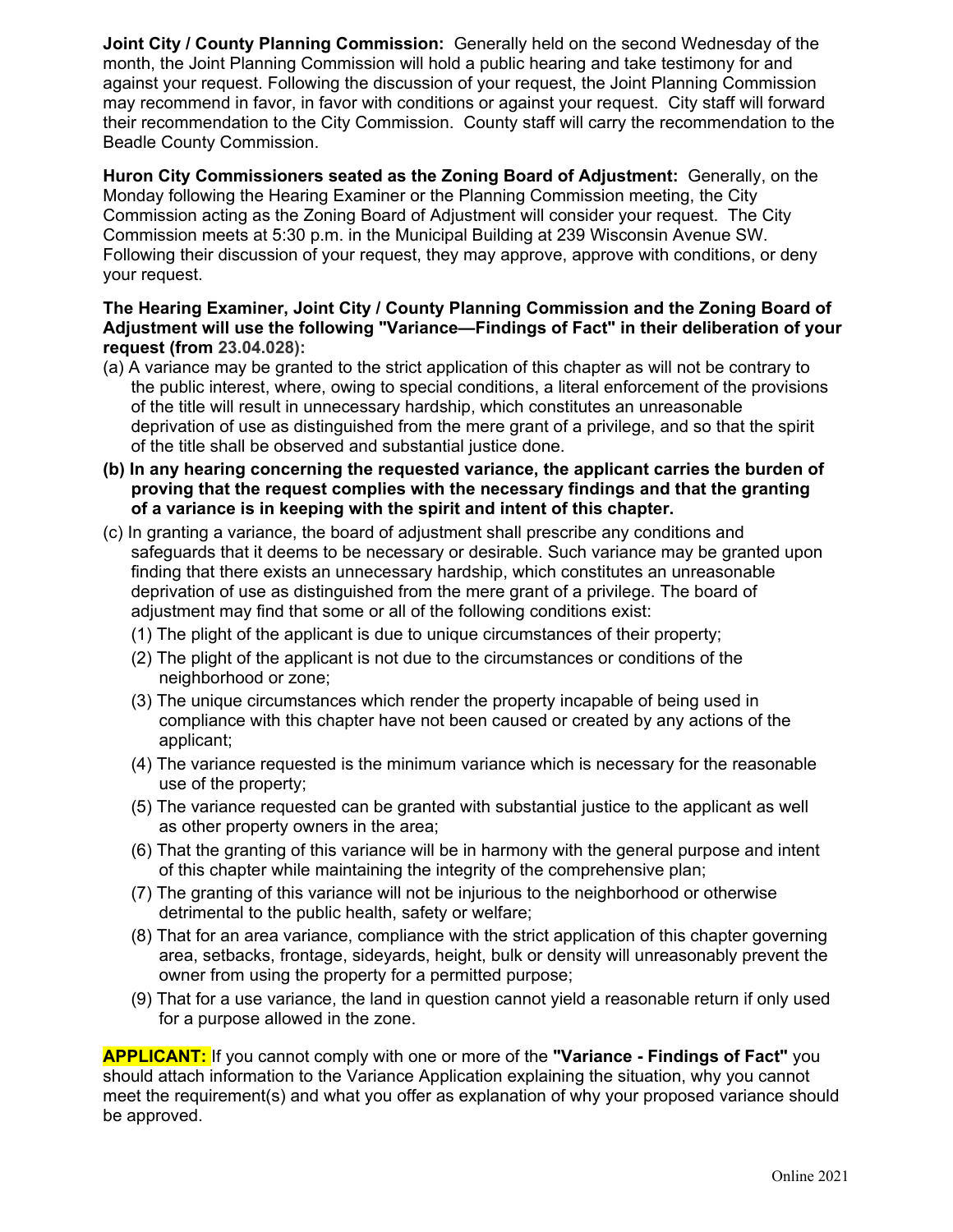# **VARIANCE APPLICATION**

\*Application must be filed 30 days prior to the public hearing date.

Filing fee \$350.00

| [please print]                                                                                                                                                                                                                                                                                                                                                                         |  |  |
|----------------------------------------------------------------------------------------------------------------------------------------------------------------------------------------------------------------------------------------------------------------------------------------------------------------------------------------------------------------------------------------|--|--|
|                                                                                                                                                                                                                                                                                                                                                                                        |  |  |
| Home/Office Phone: ________________________________Cellular Phone: ______________                                                                                                                                                                                                                                                                                                      |  |  |
|                                                                                                                                                                                                                                                                                                                                                                                        |  |  |
|                                                                                                                                                                                                                                                                                                                                                                                        |  |  |
|                                                                                                                                                                                                                                                                                                                                                                                        |  |  |
| Based on the municipal zoning codes of Huron, title 23.04.028, "the applicant carries the<br>burden of proving that the request complies with the necessary findings and that the<br>granting of a variance is in keeping with the spirit and intent of this chapter." With this in<br>mind, please fill in the following blanks to demonstrate how your request meets the guidelines. |  |  |
| 1. Describe your variance request and how it differs from the strict written codes. (i.e. desire<br>narrower setback or use than allowed by the zoning code.) _______________________                                                                                                                                                                                                  |  |  |
| 2. Describe the exact purpose of the proposed construction or use.                                                                                                                                                                                                                                                                                                                     |  |  |
| 3. Why are other alternatives (locations/uses/setbacks) not possible?                                                                                                                                                                                                                                                                                                                  |  |  |
| 4. In comparison to your neighborhood, what is unique about your property that you should be<br>given special consideration?<br><u> 1980 - Jan Barbara (j. 1980)</u>                                                                                                                                                                                                                   |  |  |
| 5. Describe how your variance will not have a negative effect on any neighbor's property.                                                                                                                                                                                                                                                                                              |  |  |

\_\_\_\_\_\_\_\_\_\_\_\_\_\_\_\_\_\_\_\_\_\_\_\_\_\_\_\_\_\_\_\_\_\_\_\_\_\_\_\_\_\_\_\_\_\_\_\_\_\_\_\_\_\_\_\_\_\_\_\_\_\_\_\_\_\_\_\_\_\_\_\_\_\_\_\_\_